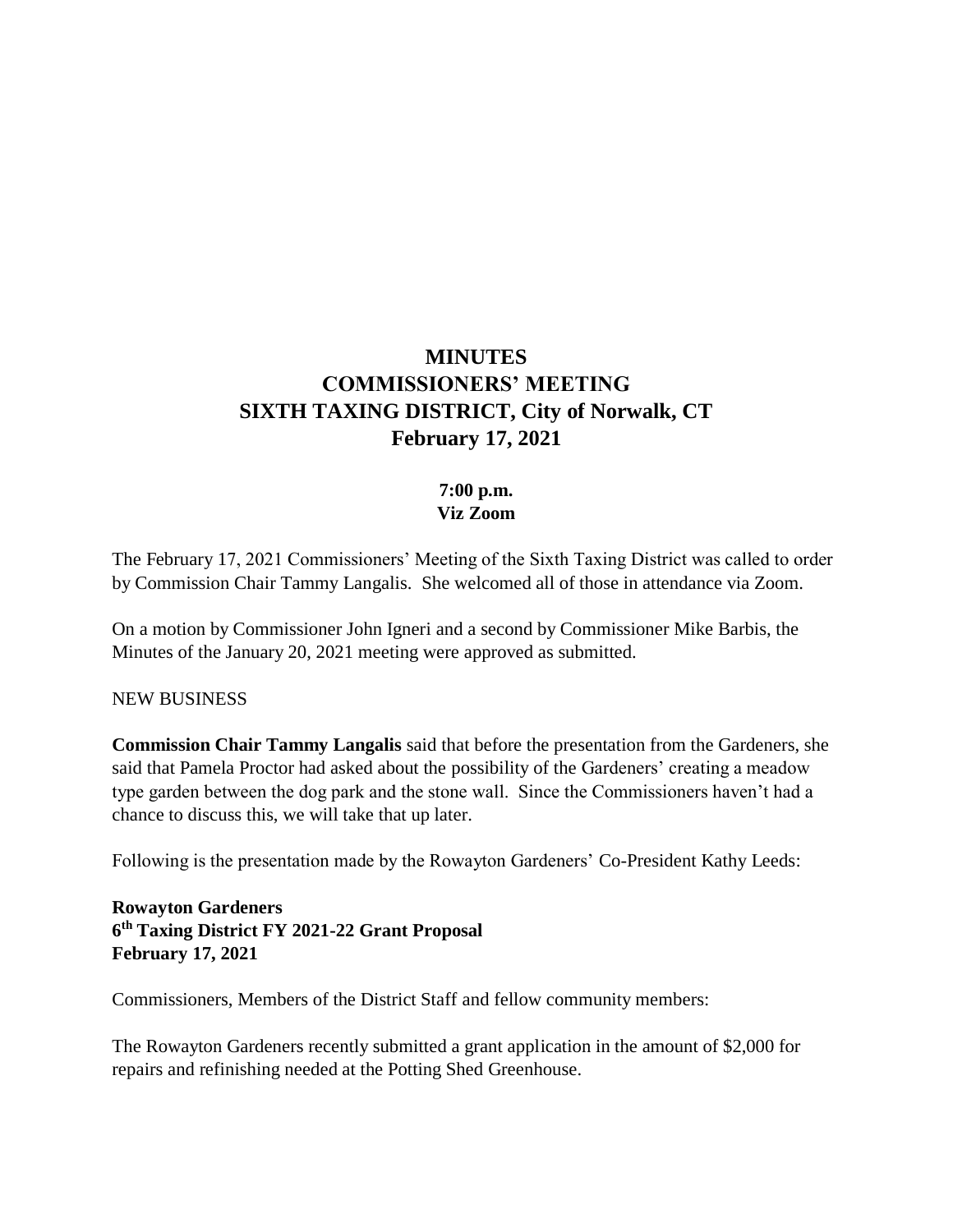# **MINUTES – February 17, 2021 Page Two**

This work will include sanding and painting the Greenhouse roof's metal structure, refinishing the original woodwork on the garden door (along with its portico and edging) and a full inspection and repair of all seams between the roof and the walls of the Greenhouse and "Café," installing flashing and caulking as appropriate and necessary to ensure watertight joints.

All of this work will be completed both

- (1) to prevent further deterioration of this historic gem of a building and
- (2) (hopefully) in preparation for the District's replacement of the Greenhouse roof in July or August of this coming fiscal year. We have worked with District Staff to security several proposals for the roof replacement and stand ready to collaborate on this project as we have on the electric upgrade and Greenhouse overhead door in past years. (The existing green corrugated fiberglass is neither sound nor attractive – not in any way historic)

Thank you for your consideration of our application and for allowing us to continue to maintain and improve the Potting Shed and its grounds. It continues to be a beloved and unique asset to our entire community, thanks to our collaborative efforts.

Betsy Bain, Co-President of Rowayton Gardeners said the Gardeners have spoken to Rob Frazier and John Igneri to assure that there is no historic value of the roof. We need to be aware of that since the State of Connecticut has given two grants to the 6TD for Historic Preservation. Betsy said that the Greenhouse and the Potting Shed are unique assets to our community. We love being partners with the 6TD. There was a discussion about how long the green roof had been on the Greenhouse. It was generally thought the Rand Corporation may have put it on and Ed Carlson thought it was in pretty bad shape when the Sixth Taxing District bought the property.

Mrs. Langalis asked if they wanted to get the job done in July 2021. It was suggested that the Gardeners' could do it earlier than the grant would be disbursed by using Gardeners funds that would be reimbursed later.

Mrs. Bain said that contractors and the Gardeners have a down time in July and August and that would be best for the Gardeners to have it replaced then.

Mike Barbis said that the 6TD is in agreement with the Greenhouse project. Betsy Bain said that there is a leak that could probably wait until the roof is being replaced. Mr. Barbis asked if there was an estimate on replacing the roof and was told it would probably be about \$14,000. Commissioner Igneri asked what would be used as a replacement. It was noted that if it were clear, it would be very hot in the Greenhouse. They think it would be a plastic form that looked like bronze. Tammy asked if the roof would look very shiny. That was not answered at this time. Mrs. Langalis thanked the Gardeners' for their presentation.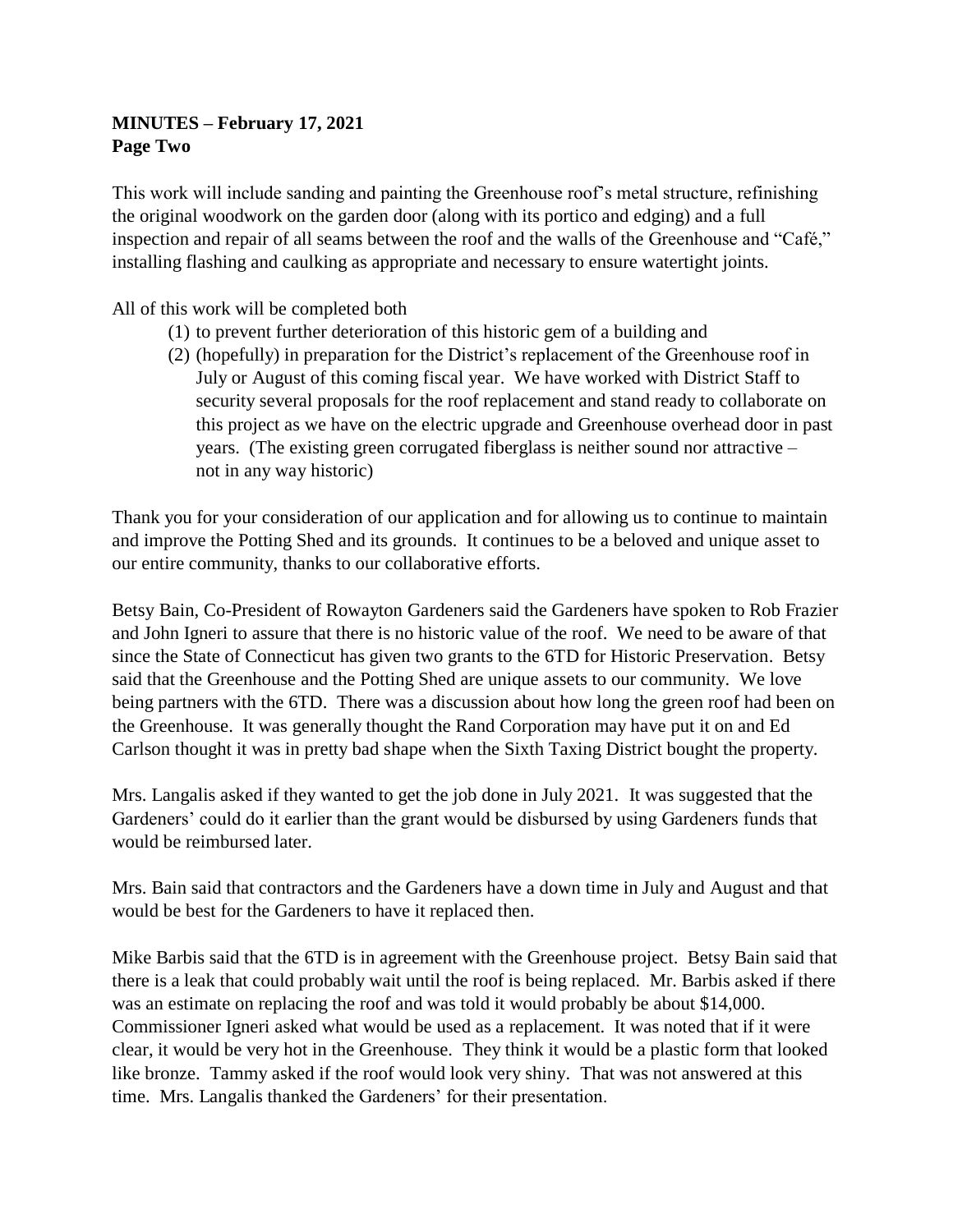# **MINUTES – February 17, 2021 Page Three**

**Commissioner Mike Barbis** gave an update of the status of the Bayley Beach sidewalk project. He said that the city's planning commission reviewed the capital budgets last night. The Finance Department will make a recommendation that then goes back to the Common Council and then to the Mayor. The two sidewalk projects that we are most interested in are 1) Rowayton Avenue from Cudlipp Street to Pinkney Park. This was originally supposed to have \$150,000 of funding. The Finance Department put it in as having \$60,000. Now the amount is up to \$100,000. We won't know what will happen until the budget is passed. They want to focus on that as they think that is the more important of the two projects. This work would be along State Highway Rte. 136. The question is whether or not the state will allow it. The City has kept asking the state and they seem to be in apparent agreement now.

The other project (2) is a proposed sidewalk from Highland Avenue down Witch Lane and Hunt Street to Rowayton Avenue. The estimated cost for this project is \$500,000 \$50,000 of that would be for the design. This will probably be in the 2023/2024 capital budget for the city.

#### OLD BUSINESS

**Commissioner Barbis** brought up the proposed Pickle Ball court project. He asked resident Drew to report on how the project is coming along. Mr.Seath said that they had made good progress. The have identified a group of people to be the first members of the association and to be a governing board. They are going to generally follow how the Rowayton Tennis Association is organized. They would like to start with three courts at the end of the westbound side of the RR parking lot. The courts will be the same size as paddle tennis courts. They will use easily removed tape to mark the lines of the courts. They would be temporarily taping over parking lines which might be confusing. They will try to reserve some funds to erase those lines when the time comes. They will also rent temporary construction fences for the courts which won't be anchored in the ground. They have gotten quite a lot of community interest in this project. They will have a low cost dues structure and will be asking for donations from area businesses and others. They plan on having discreet banners to identify large donors. They would like to be able to start playing on the courts in early April. **Commission Chair Tammy Langalis** asked how they will be lining up the three courts. They are aware of the need to allow access to the staging area at the end of the lot and will set up the courts so that there will be easy access to that area used by Metro North and the CTDOT. District Property Manager Ed Carlson reminded Drew that sometimes large equipment comes through that space. The founding members of this association have taken that into consideration and say that there will be no problems with that. Each court would take up about 7 parking spaces. If you have 4 people playing on each court, 12 parking places for players may be needed at one time. If there comes a time when the District needs more space in the lot for commuters, the courts could come down. Mr. Carlson wondered if Metro North might have a worry about vandalism of the temporary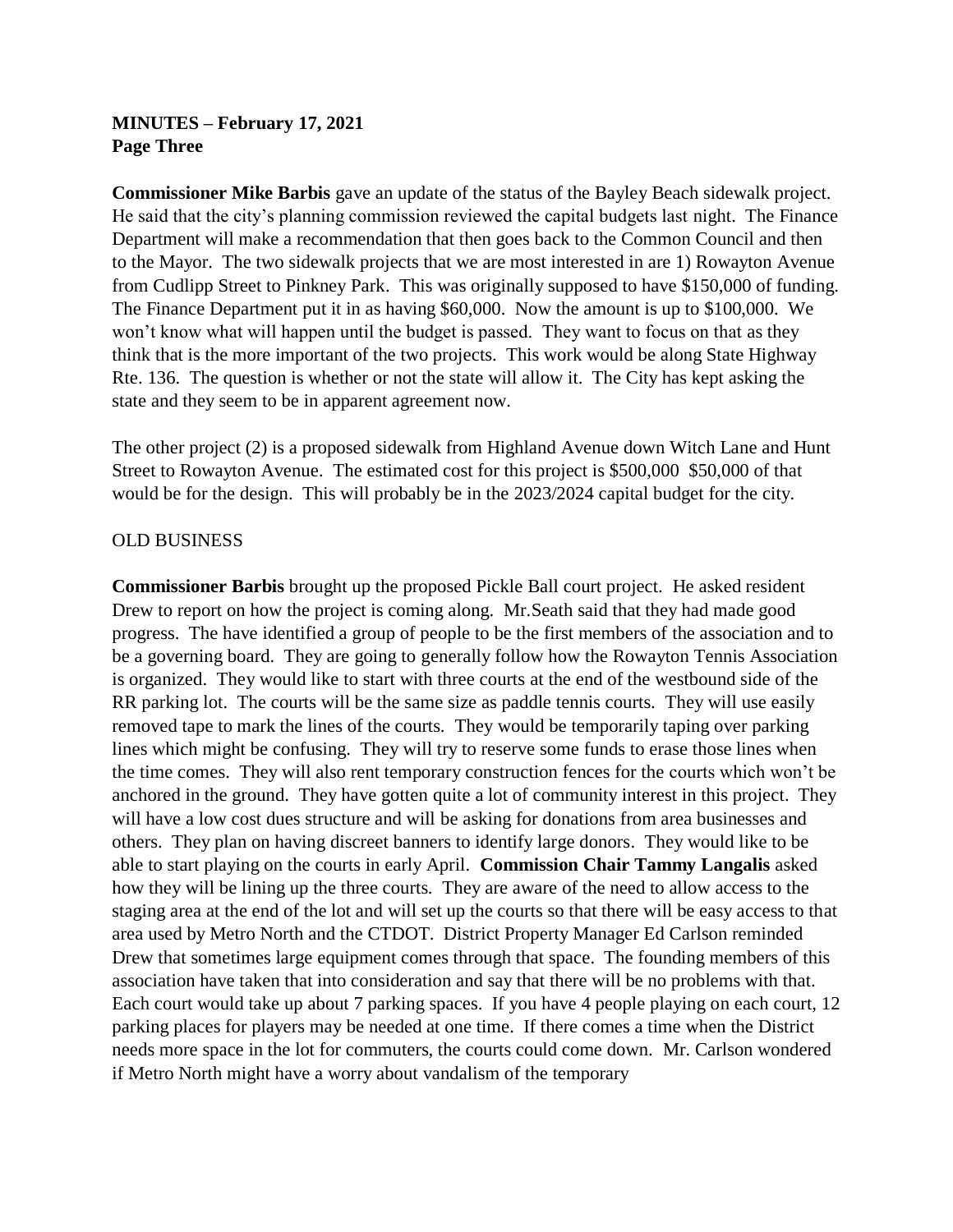# **MINUTES – February 17, 2021 Page Four**

fences if they could be easily taken down. Mr. Seath said that they are trying to be very careful to think of all potential problems and solve the issues before they happen. Since the Station bathroom is not being maintained now, they will probably have to provide port-a-potties. Mr. Seath also said that if they are not able to raise the money for this project, then they won't be able to proceed. Property Manager Ed Carlson would like to meet Mr. Seath and the other principals at the train station lot sometime to think about possible problems so they can, hopefully, be solved in advance.

**Mrs. Langalis** thanked Mr. Seath for his presentation.

**Commissioner Barbis** reported on the proposed Ambler Parking Lot expansion. He said that they are making slow but steady progress on the planning for this. We are planning in conjunction with the City Conservation Commission, the Department of Public Works and the Planning and Zoning Commission. We will meet all of the requirements of these entities. We hope to get to a plan that will give us 19 more spaces. Right now we're at 18. We will have to take down a few trees to construct and expand the entrance and exit onto Wilson Avenue. We will replace the trees with some very desirable trees after the construction is finished. We're making progress on a needed easement but it's taking longer than we though.

The Bayley Beach Drainage Project is ongoing. We are consulting with our engineers about taking out the existing drainage ditch. These pipes are not functioning and we hope to replace them. We need the OK from an environmental standpoint.

**Mr. Barbis** also said that we are in a dialog with the RCA about summer events and how they will be handled. We're probably going to cap outside events at 500 people. We don't think this will change and we/they are going to need to plan accordingly. We will probably have to limit access to the beach when it becomes crowded. The RCA has not made any decision about the concerts as of yet.

Mr. Barbis also said that 2021 is the 100<sup>th</sup> anniversary of the existence of the Sixth Taxing District. The Commissioners are planning a birthday party at Bayley Beach on September 18 to commemorate that event.

## REPORTS

**Commissioner John Igneri** reported that in our budgeting for FY 2021/22, we are going to have some funds to improve Pinkney Park. There are some planned improvements at Pinkney House and they are anticipating some additional landscaping when the weather allows plantings to occur.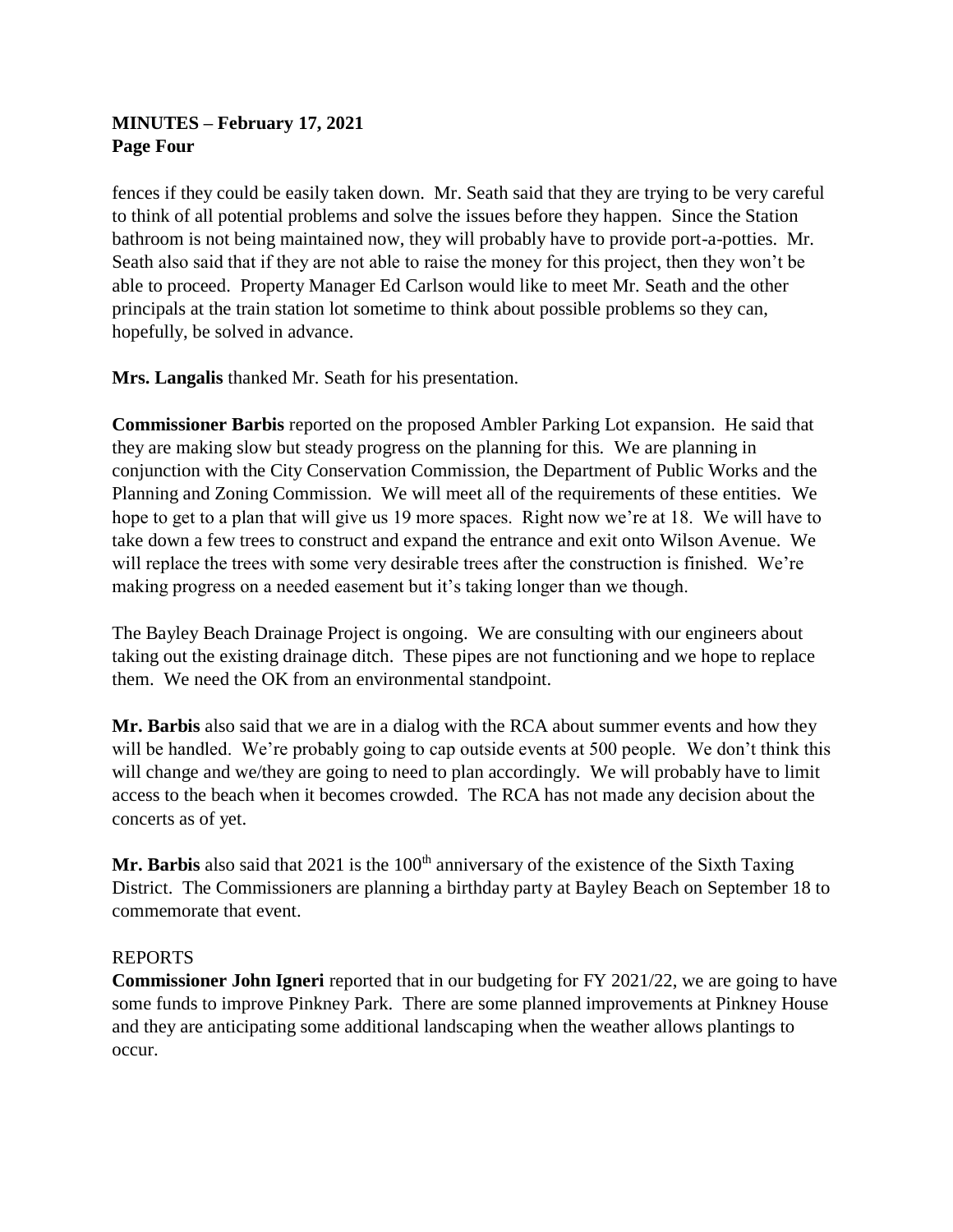**MINUTES – February 27, 2021 Page Five**

**Commissioner Igneri** also said that he is in talks with the company which bought out Segur, our current insurance carrier, about continuing our insurance at favorable rates.

**District Treasurer Gil Kernan** asked that the Commissioners please review the bills paid out in January. Our project balances are in line with seasonal expectations. The beach receipts were very much impacted by the COVID necessitated closing of the beach to non-district residents this last year.

> **Sixth Taxing District Treasurer's Narrative Report Commissioners' Meeting February 17, 2021**

### **Handouts to Commissioners\*:**

- Budget vs. Actual report as of January 31, 2021 for FY20/21
- Capital Funds Project Balances report as of January 31, 2021
- Report of Bills Paid for the following month:
	- $\checkmark$  January 2021

## **Comments on Reports:**

- **Budget vs. Actual Report for FY20-21**
	- $\checkmark$  Our income is at 57% of the budgeted income.
	- $\checkmark$  Our expenses are currently at 61% of the budgeted expenses.
- **Capital Budget**
	- $\checkmark$  Including reserves, the Capital account has a balance of \$454,150

## **Events:**

- The Final Annual Audit Report for FY19-20 will be filed with the state of CT by the end of this month.
- I am waiting for a list of any further changes to be made on the FY 21-22 Budget Draft so it can be ready for the March 3, 2021 Annual Meeting Presentation.

\*Please note, these are preliminary drafts and not final audited reports. \$Statistical reports will appear at the end of the Minutes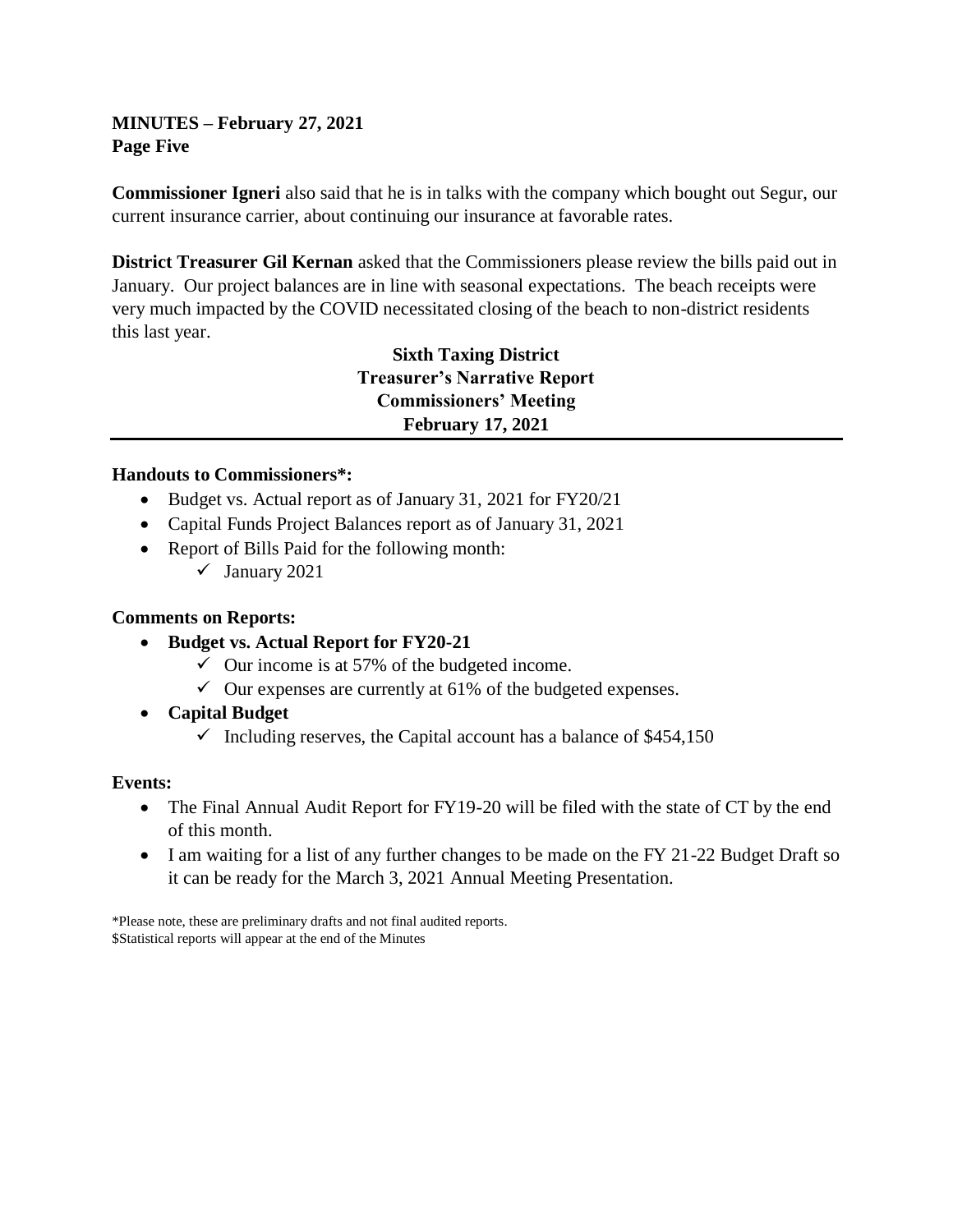# **MINUTES – February 17, 2021 Page Six**

| <b>Report of the Fire Marshal</b>  | <b>February 17, 2021</b> | <b>Ed Carlson</b> |
|------------------------------------|--------------------------|-------------------|
| Type of Activity                   | #                        | #Man Hours        |
| <b>Blasting Permits</b>            | ***                      | ***               |
| <b>Blasting Site Inspections</b>   | ***                      | ***               |
| <b>Building Inspections</b>        | 2                        | 3                 |
| Clerical (office) work             |                          | 15                |
| <b>Fire Marshal Conferences</b>    | ***                      | ***               |
| <b>Career Development Training</b> | $\overline{2}$           | 6                 |
| Investigation $(s)$                |                          |                   |
| Meetings:                          |                          |                   |
| District Monthly                   |                          |                   |
| <b>FNHCFMA</b>                     |                          |                   |
| Plan Review                        | 3                        | 3                 |
|                                    | <b>Total Man Hours:</b>  | 30                |

Remarks: The Fairfield County OSAL detectors were give to Bridgeport FD.

 There was a small outside fire on a porch as a result of leaving fireplace debris in a bag. Note: Always place fireplace debris in a metal can with a lid for 2-3 days.

| <b>Report of the District Property Manager</b> | <b>February 17, 2021</b> | <b>Ed Carlson</b> |
|------------------------------------------------|--------------------------|-------------------|
|------------------------------------------------|--------------------------|-------------------|

#### **Community Center:**

- 1. The split logs have been well received by residents. More logs will be split after snow melts.
- 2. The case for the ship's model will be completed soon after Covid orders are done, The new name plaque is finished.
- 3. Fire extinguishers have been inspected.
- 4. The curtain heater in the ceiling of the entry foyer is in need of repair.

#### **Bayley Beach:**

- **1.** A tailgate party was held in the parking lot on Superbowl Sunday.
- **2.** Fire extinguishers have been inspected.
- **3.** The motor on the grease removal system will need replacement before a new season starts. (6TD staff can replace the motor on the grease removal system).

#### **Pinkney Park:**

1. The fire extinguishers have been inspected.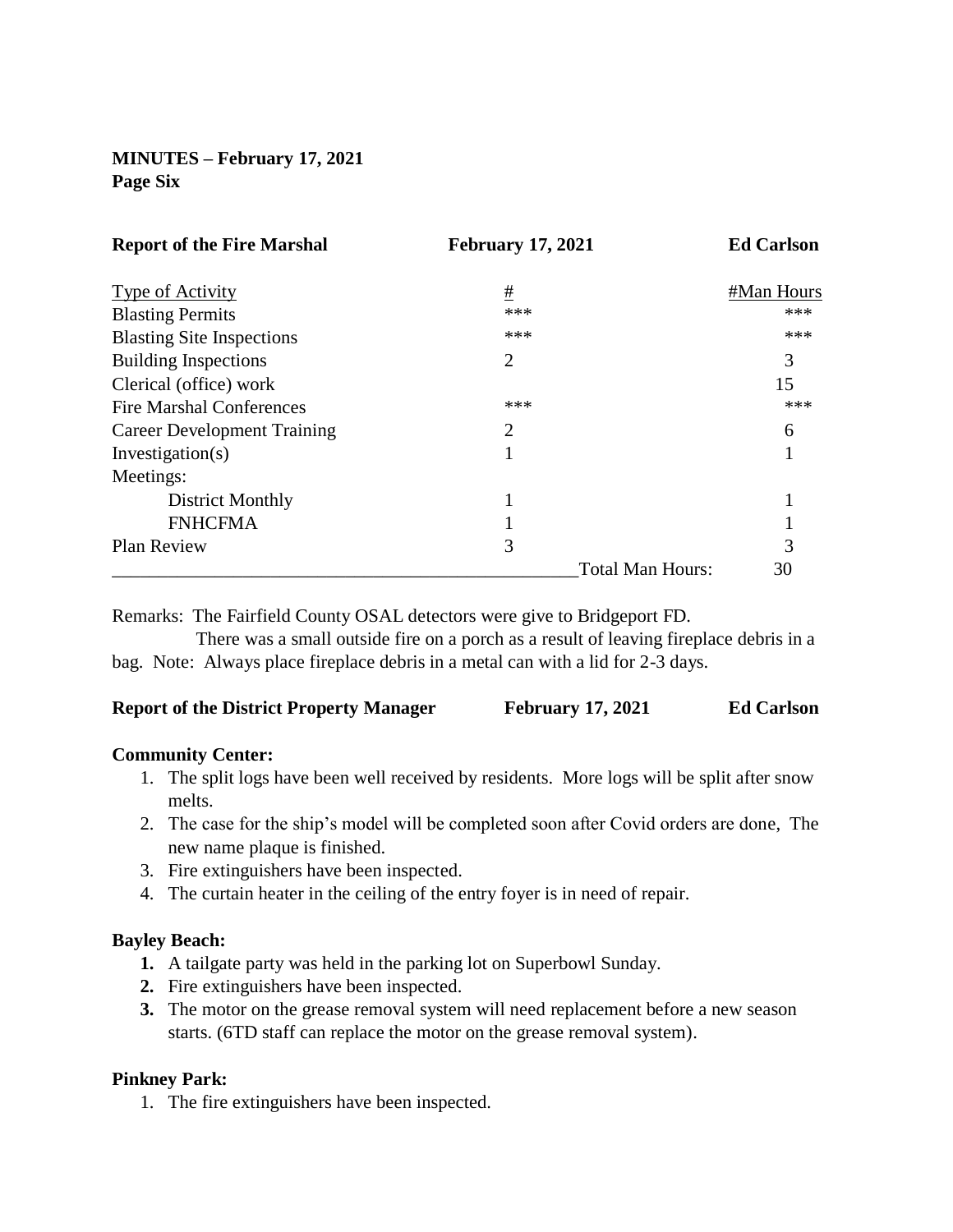# **MINUTES – February 17, 2021 Page Seven**

2. I have been checking the house for any heat issues during the cold snaps. (We do have an alarm system that will alert us if the temperature in the house drops too low).

# **Art Center:**

1. G. Gray will be replacing the stairs as soon as the weather improves.

Mr. Carlson went on to say that they had replaced batteries in the ADD units. There is one now placed in the handicapped restroom in the UG, and in the outside restroom at Pinkney Park. Joanne in Seaside Delights has the key for the one at Pinkney. The one that is normally outside the firehouse is inside the firehouse and there is also one on Engine 2.

Mr. Carlson also said that he had been in communication with Pastor Michael Cobb of the Rowayton United Methodist Church. He is interested in having an Easter Sunrise Service in conjunction with the United Church of Rowayton at Bayley Beach. There are never too many people there and they could easily socially distance. The Commissioners gave the go ahead for the Easter Sunrise Service at Bayley Beach.

# **Report of the District Clerk February 17, 2021 Andrea Woodworth**

- **1.** A confirmation letter was sent to Dick Packer giving him permission to operate his Packer Soccer Camps from the Community Center from June 21 – 25 and from June 28 – July 2, 2021. The only difference in the operation this year is that he may not use the interior of the Community Center as a shelter in the case of inclement weather. The parents of the campers will need to be readily available for pick up of campers in those conditions.
- **2.** A confirmation letter of permission was sent to Shakespeare on the Sound for their planned scaled down version of "A Midsummer Night's Dream" in Pinkney Park from June  $15 -$  July 3 and from July  $6 - 8$ . They will use the Grace Room for rehearsals from May 25 – June 6 except for Mondays. Rehearsals will be in Pinkney Park (and the Grace Room in inclement weather) from June  $8 - 13$ .
- 3. The Norwalk Land Trust asked me to put on the calendar their Solstice gathering at the Farm Creek Preserve from 6 – 9 p.m. on September 24.
- 4. We have a couple of Pavilion events scheduled. One is in May before the season starts and one is in August for a family reunion.

Ed Carlson asked about the necessity of having COVID cleaning after each SOS use of the building in preparation for their presentation in Pinkney Park. Mrs. Langalis said that they are working on a very tight budget and she would be in favor of not charging them for the extra cleaning.